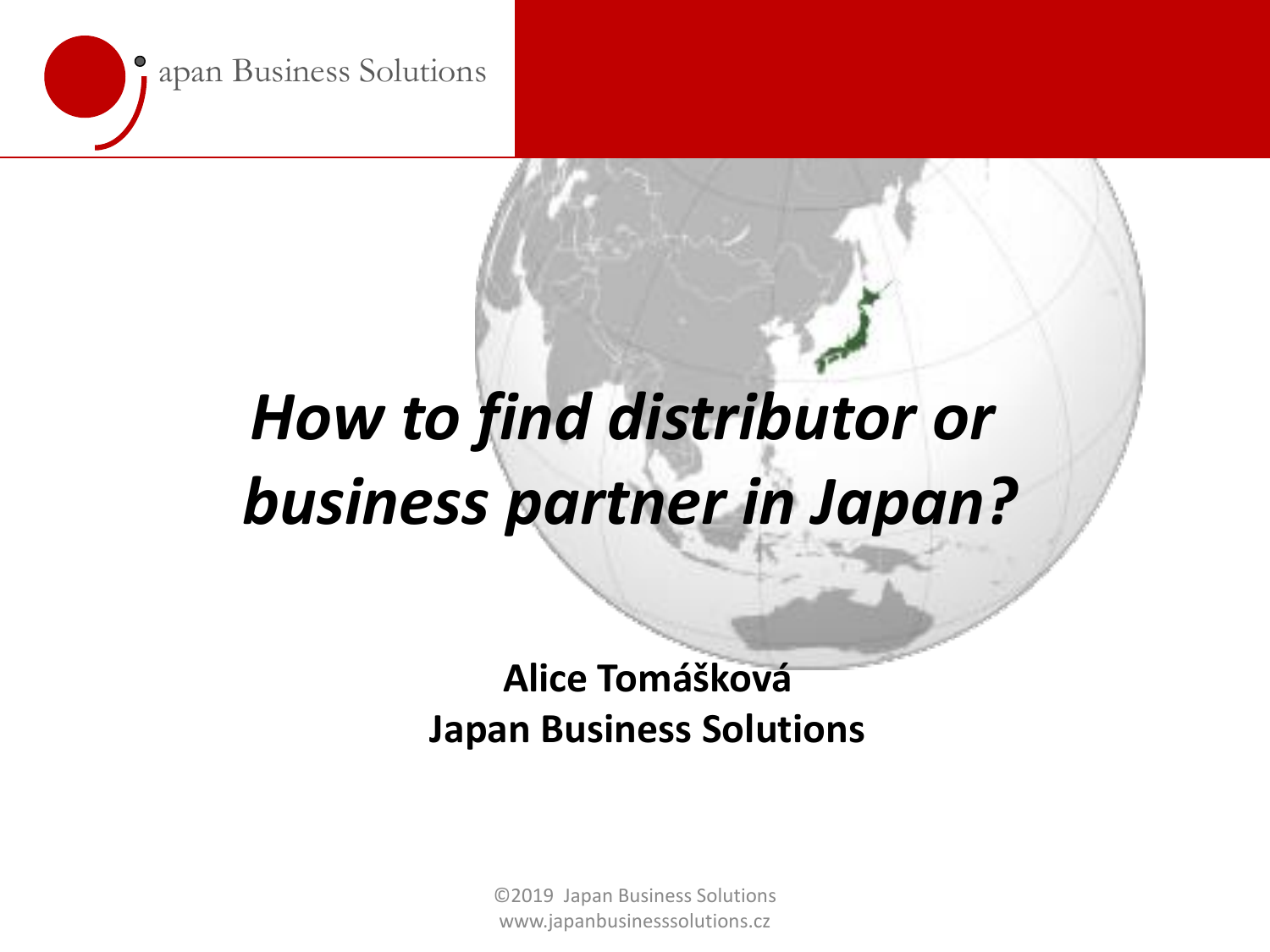

**Japan Business Solutions** specializes in business matching and advisory service since 2009.

- $\triangleright$  market entry search and support
- $\triangleright$  Finding your business partner
	- soft skills seminars focusing on effective communication between Japanese and Czech colleagues and business partners
		- Member of CCCIJ**,** Director of Czech branch of CCCIJ/Adviser
		- Partner of EU-Japan Centre for Industrial Cooperation in Tokyo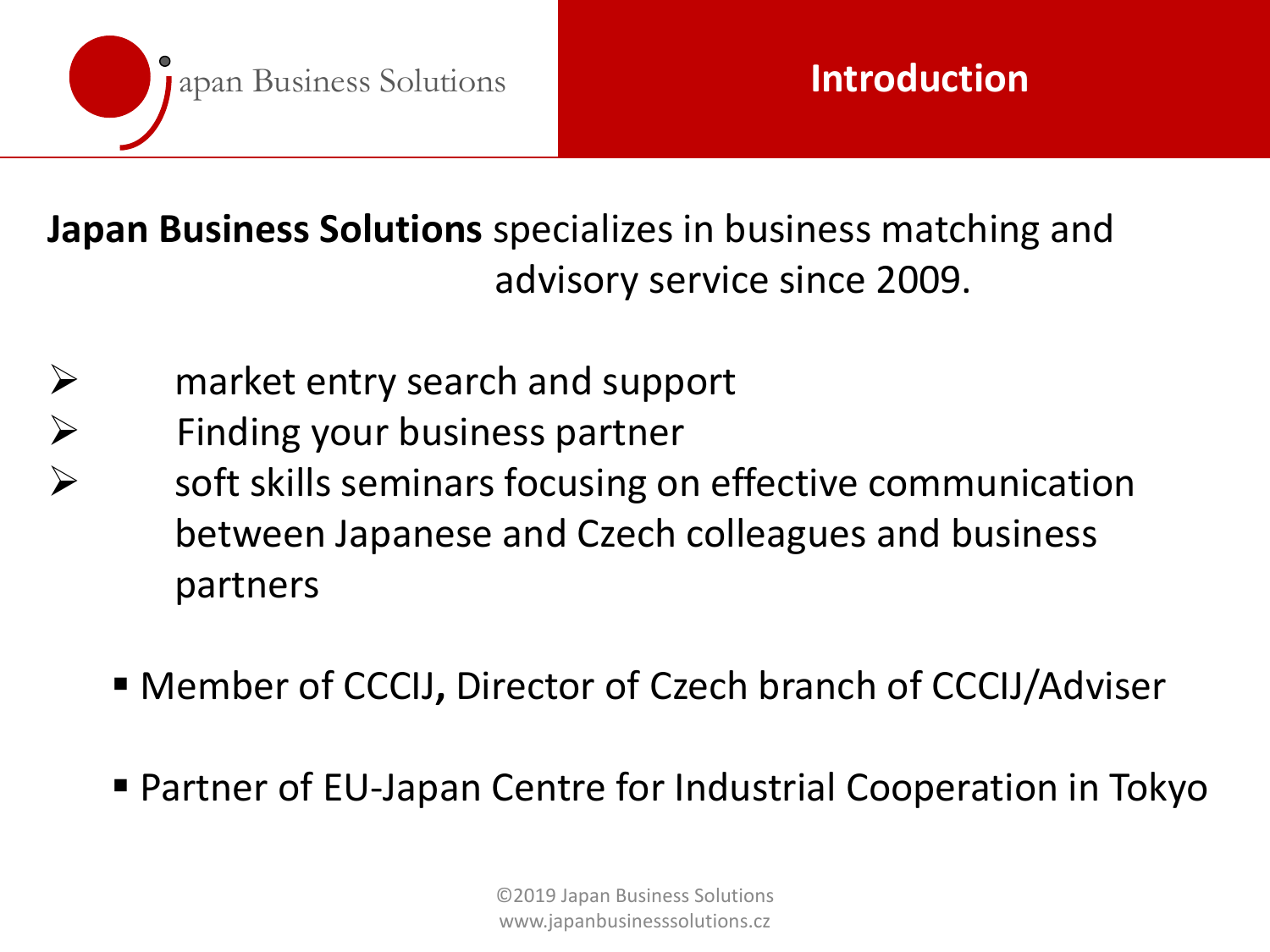



- $\triangleright$  Examples of distribution networks in Japan
- $\triangleright$  Main ways of getting into the Japanese market
- $\triangleright$  Key factors and recommendations to succeed in Japan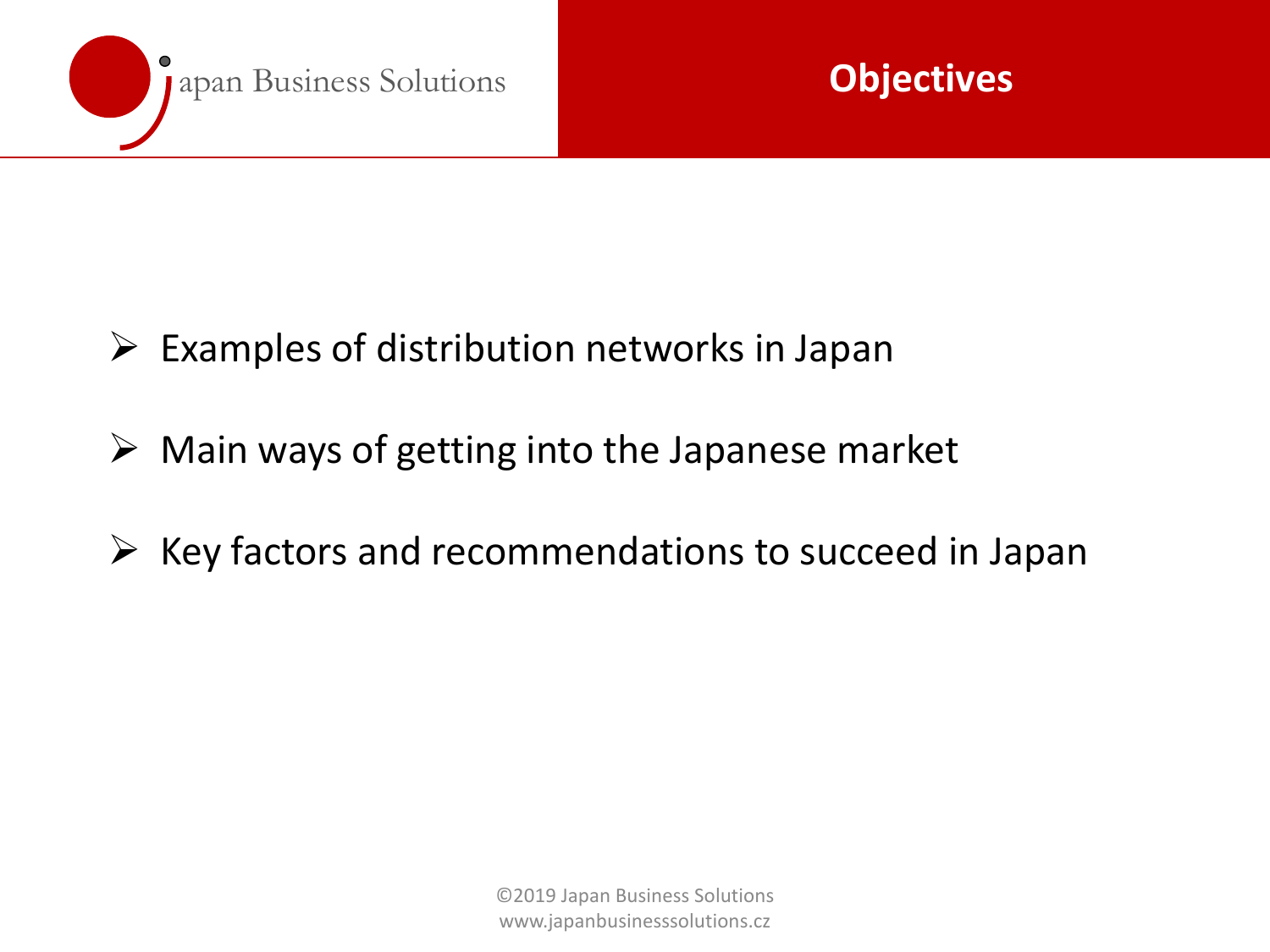

#### **Manufacturer and distributor roles in a typical distribution channel**



- $\triangleright$  Manufacturers must do sales activities directly to the large retailers.
- $\triangleright$  Distributors usually do not do sales activities but take a relatively high margins.
- $\triangleright$  Distributors specialize in logistics and settlement functions.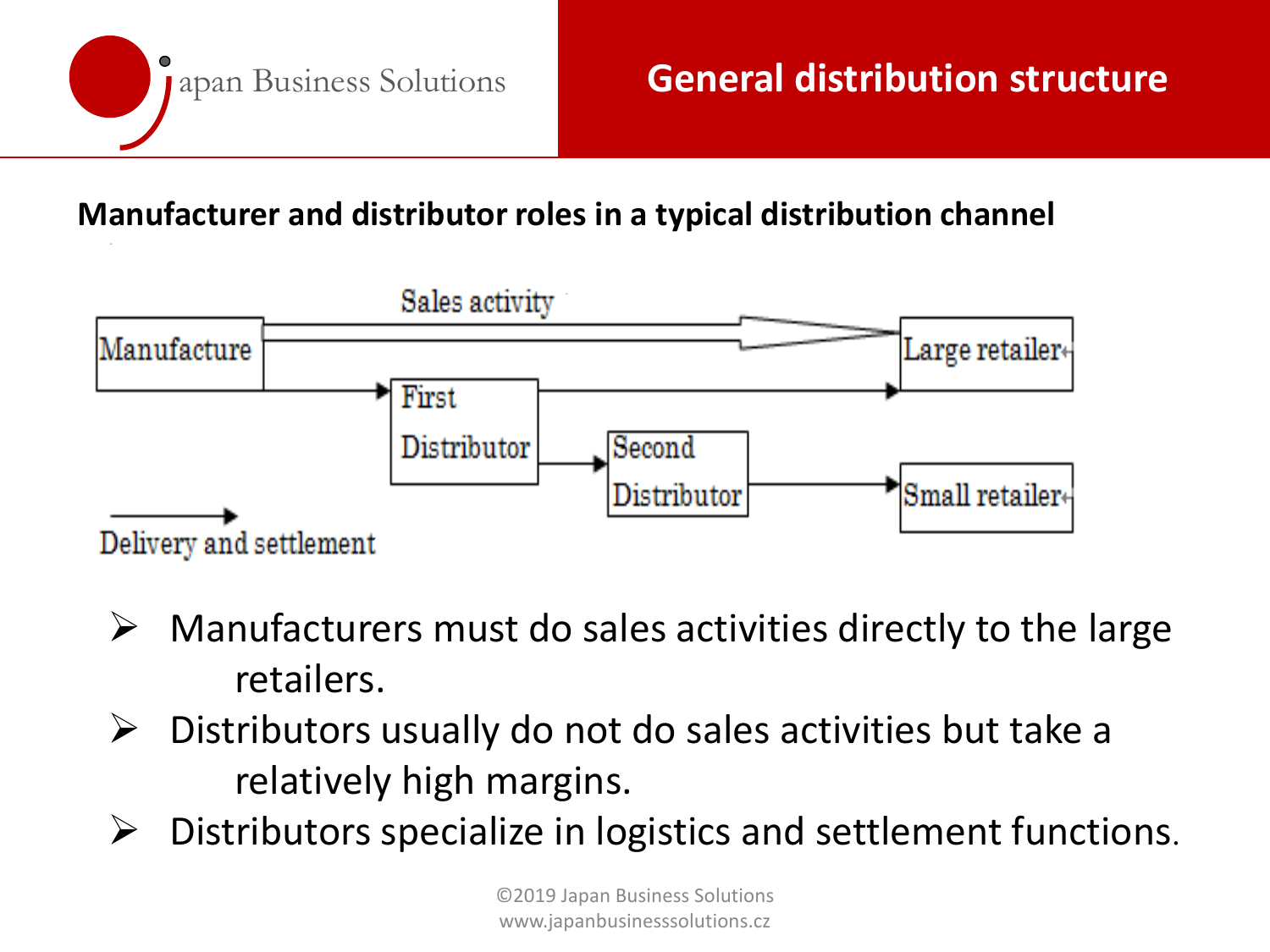

#### **General distribution structure of imported food**

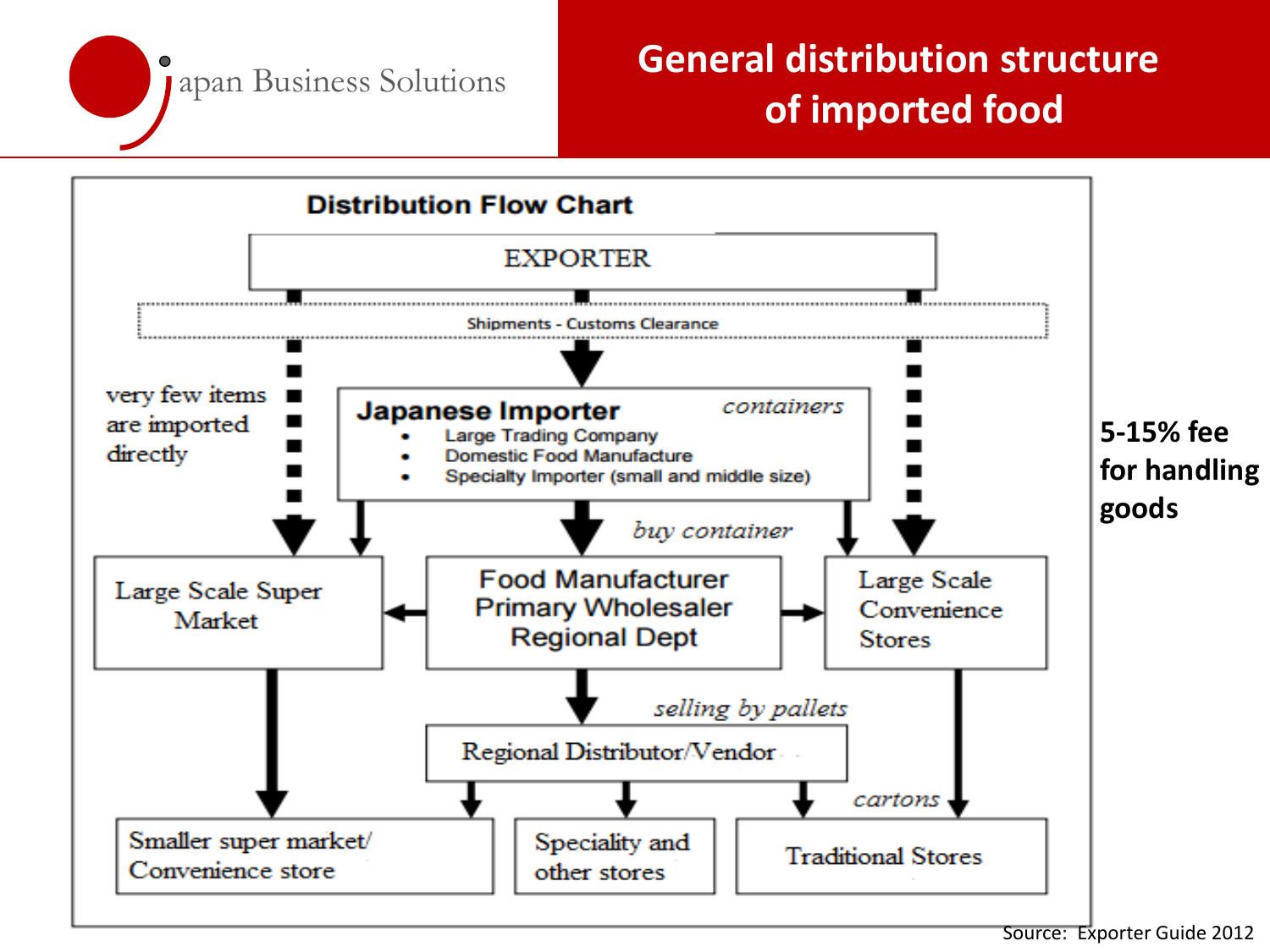# apan Business Solutions

#### **Distribution channel of imported wine**



Source: JETRO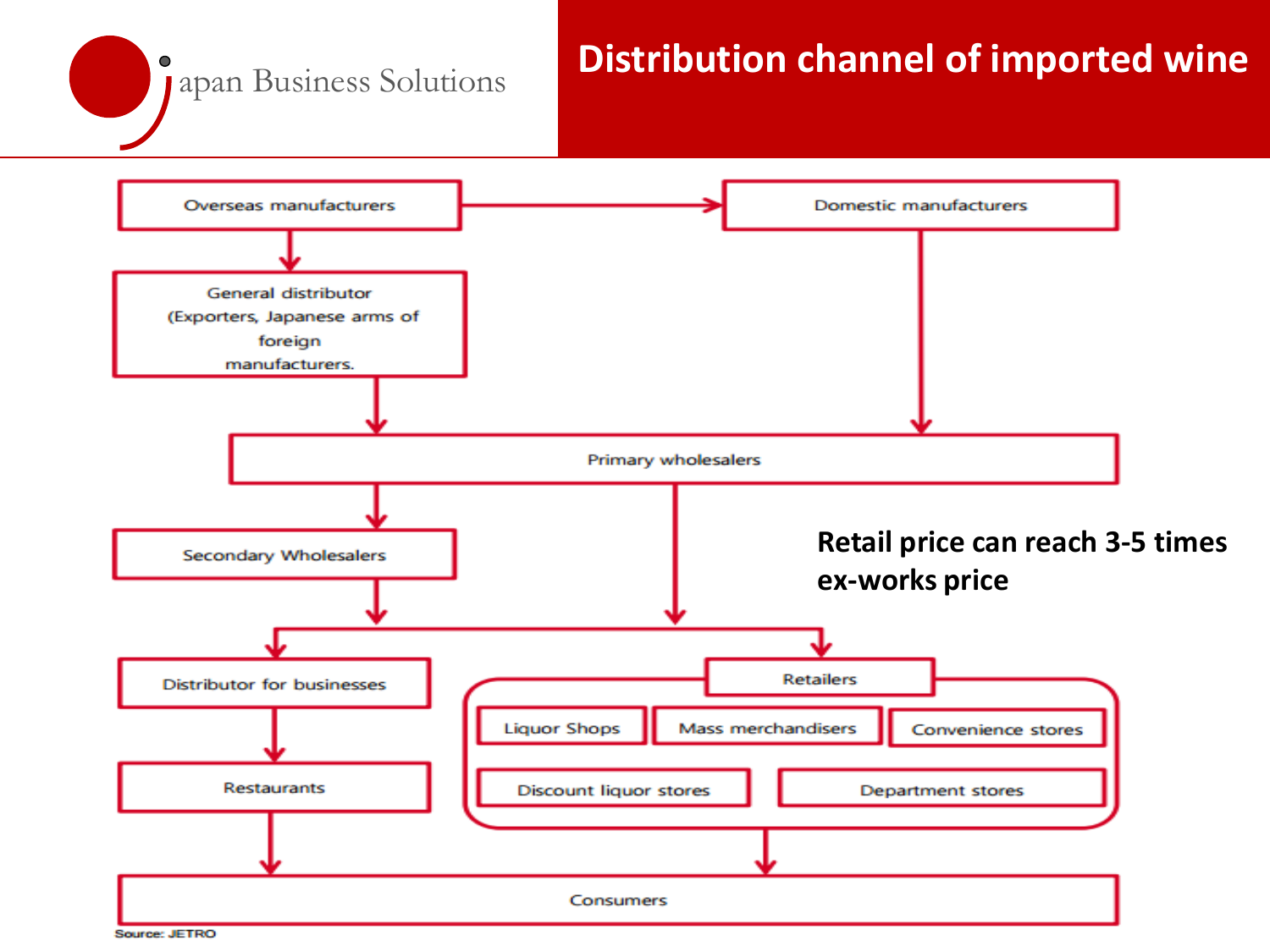apan Business Solutions

### **Distribution channels of imported cosmetics**



 $\triangleright$  A manufacturer cannot impose to the wholesaler its selling price to retailers.

 $\triangleright$  A manufacture cannot impose to the wholesaler to whom not to sell (refrain from drugstore, convenience store, discount store etc.)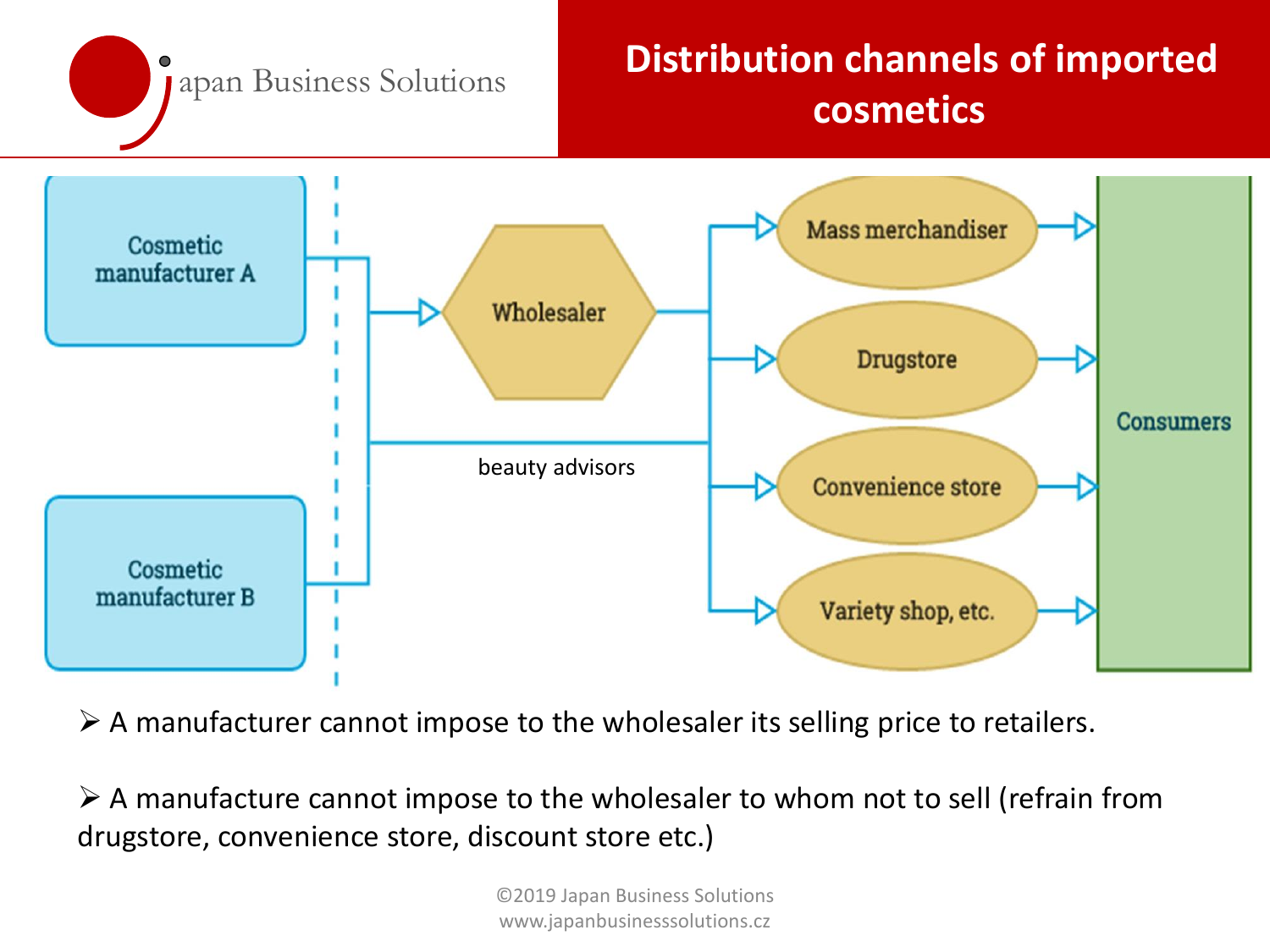

- Exhibiting at trade shows, participation in EU matching programmes, JETRO and CCCIJ support
- $\triangleright$  Finding a distributor/agent/trading company (not selling to retailers directly)
- Entry via ecommerce (Amazon, Yahoo, Rakuten), mobile ecommerce transactions or teleshopping channels
- Setting up of an office in Japan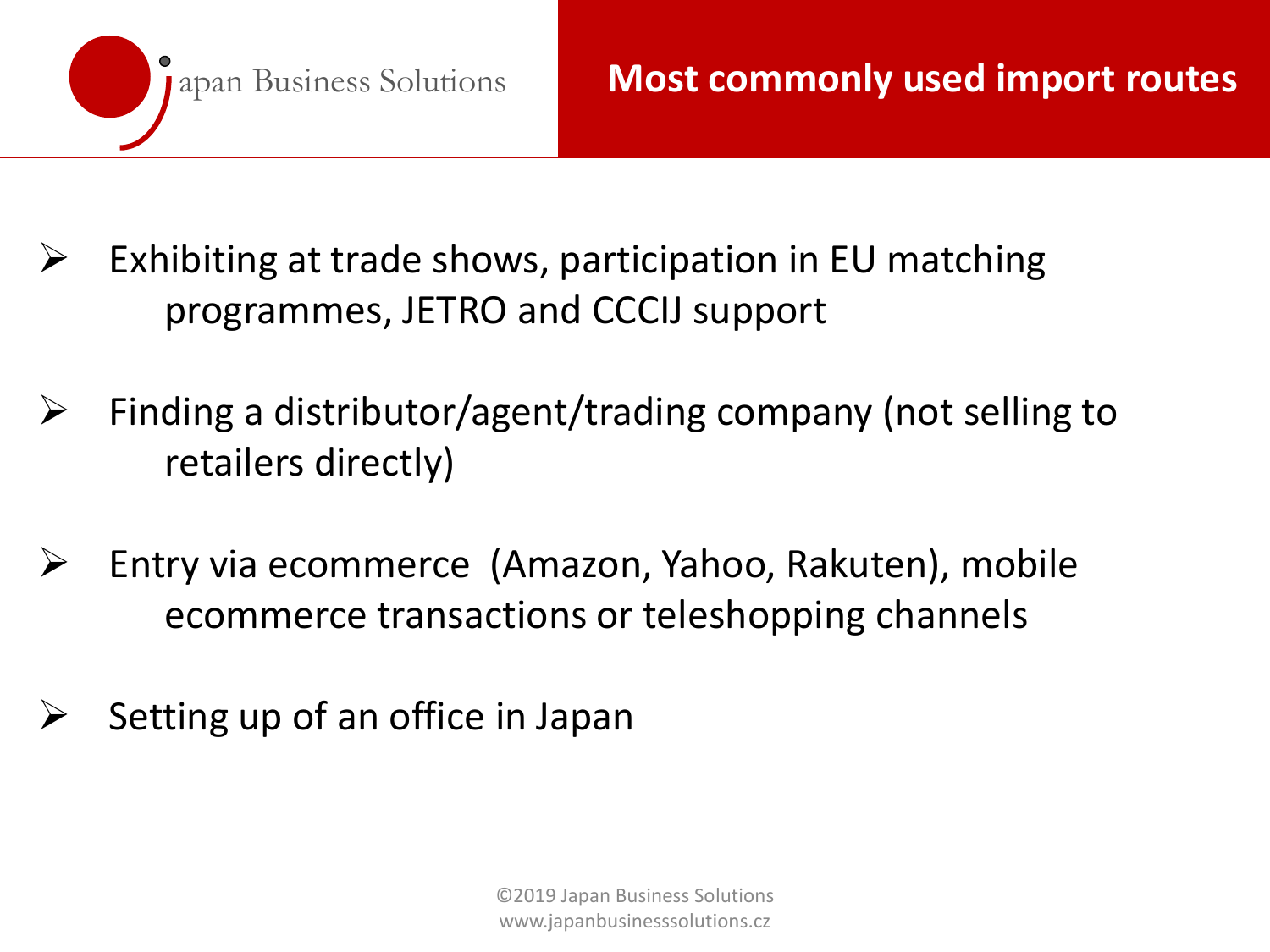

**Make sure your products are right for the Japanese market**.

unique products , seasonality, packaging

Understand **how foreign products are distributed** in Japan**.**

### **Be selective**

be aware of "zombie distributors". Potential distributor must have contacts to their target customer segment

#### Put together a strong **list of potential distributors.**  no English websites usually, don't rely on Google

 $\triangleright$  Know **how to evaluate potential distributors.** 

company size, location, handling complementary brands  $\triangleright$  Stand out from the crowd, **create a flagship item.**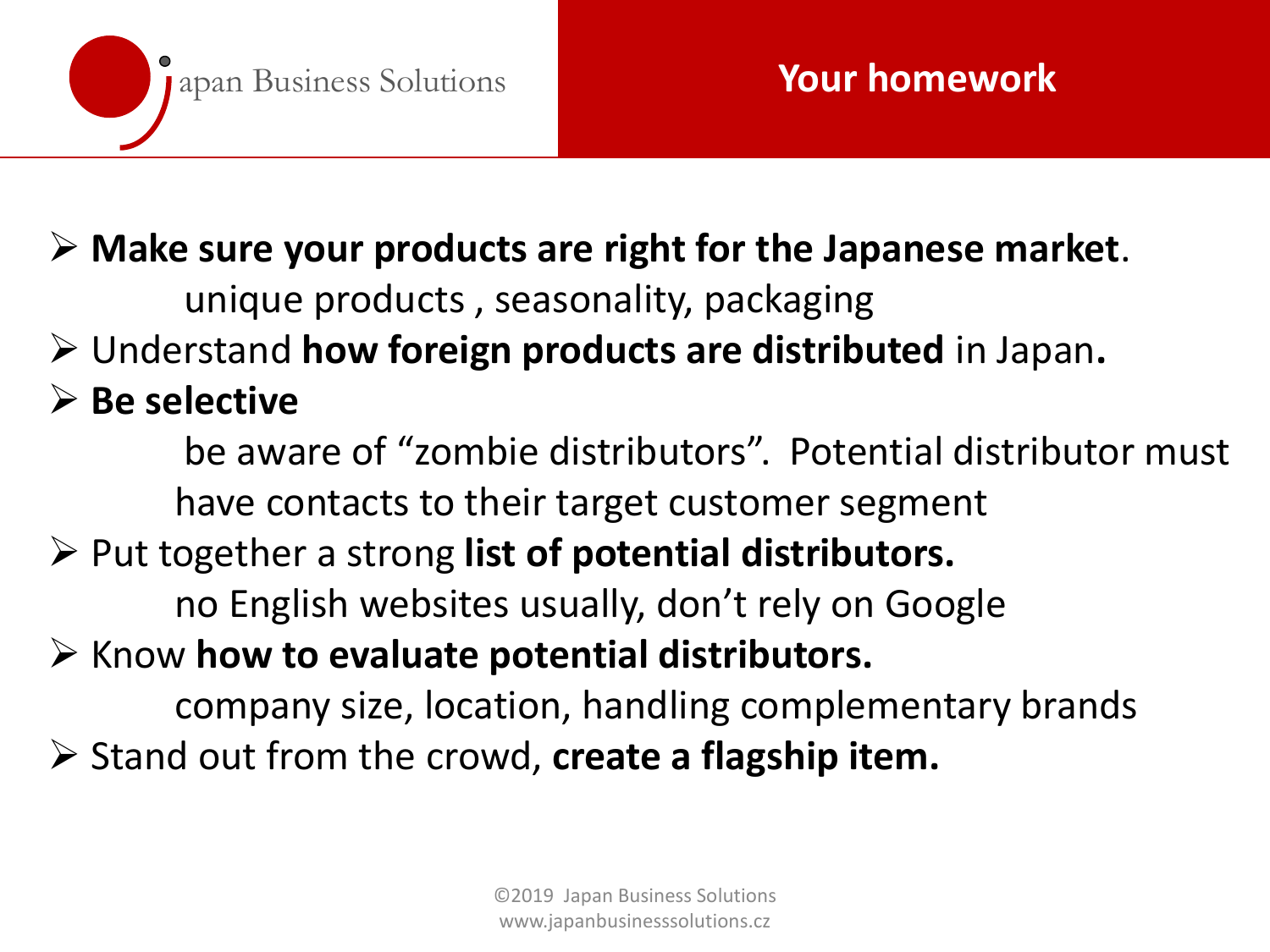

**A common mistake** many foreign companies do in Japan - try to **sell to the large Japanese wholesaler and retailer chains.** 

**BUT without office in Japan**, these companies are not interested in dealing directly with a foreign company.

Despite any worldwide success, **Japanese market entry requires a lot of adjustment** that must be performed with a strong knowledge of culture and customs.

A lot of big players had to withdrawn from Japan! (Carrefour, Boots, Barbie Dolls, Tesco, Procter & Gamble, Sephora etc.)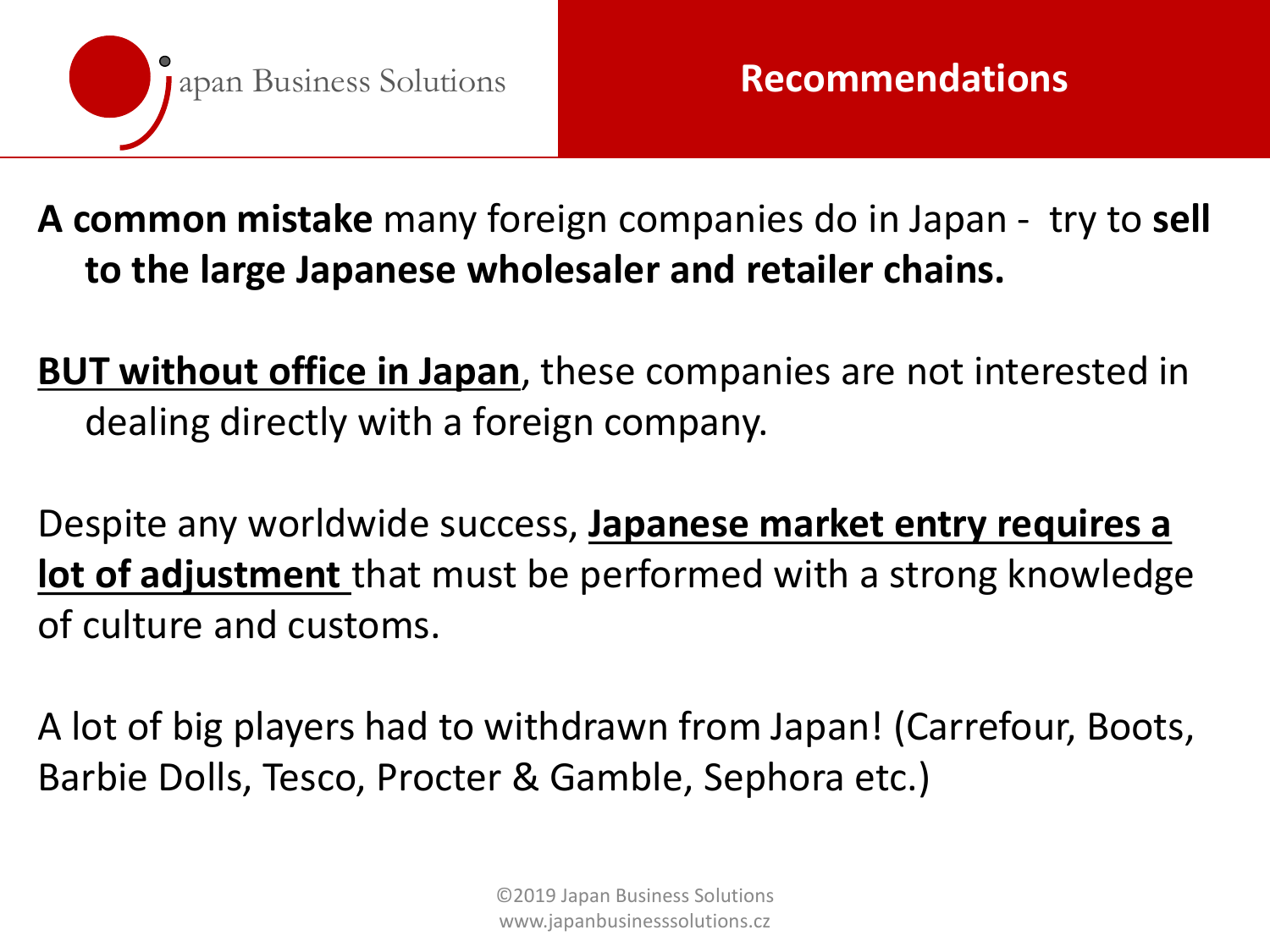

**Japanese partner** is not only selling !!!

- **opens market** and finds out customers.
- **provides and creates the sense of stability and security in the business relationships**

**Physical presence in Japan** 

**long-term success in the Japanese market.**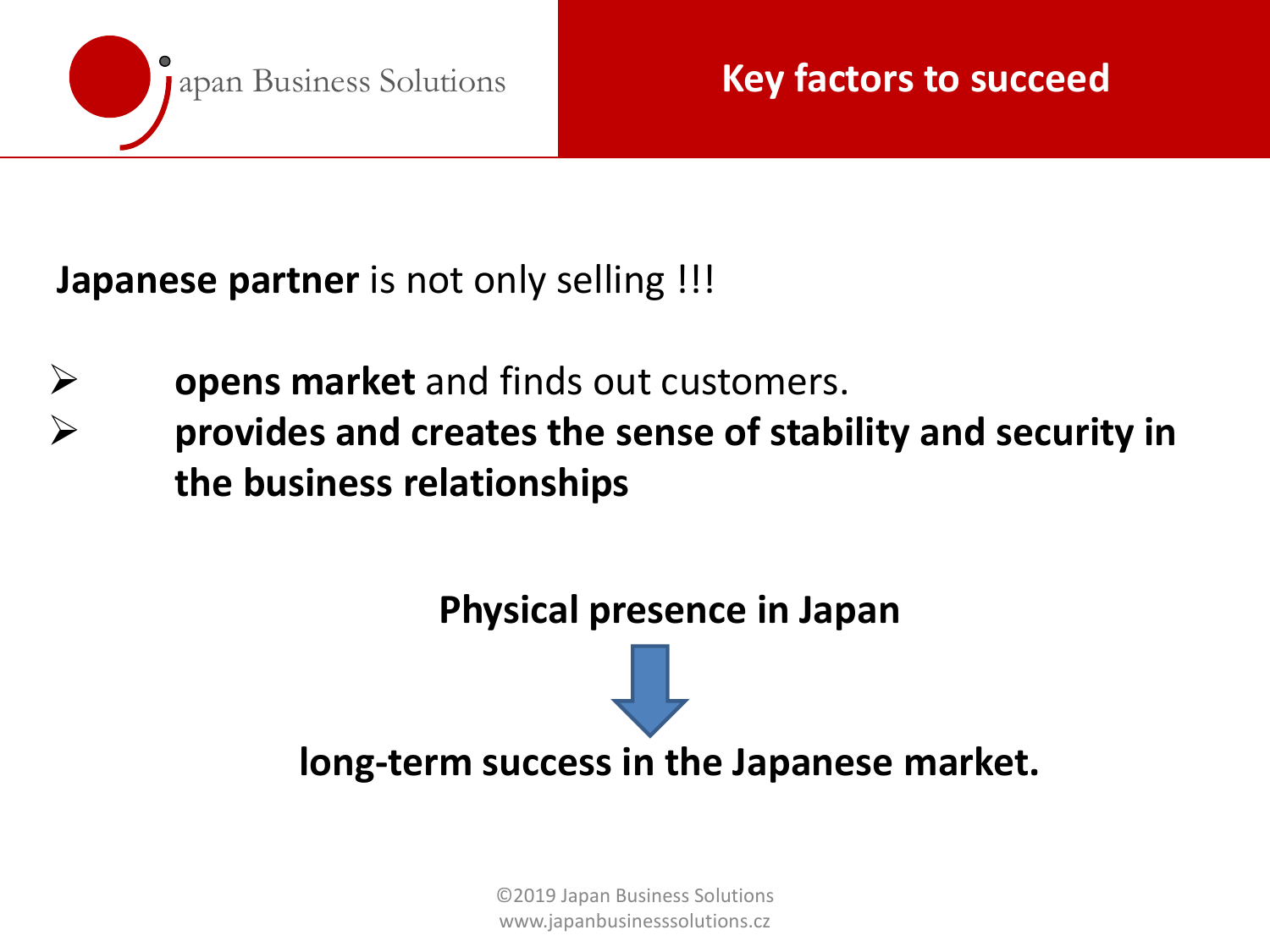

#### **Have your long-term vision** about the future of your brand in Japan.

Department store or other premium retailers, won't distribute a brand that was previously in the mass market or a « lower » distribution network.

**1 st Step** - using a distributor or trading company

**2 nd Step** - SME realizes the potential of the Japanese market and decides to be present in Japan.